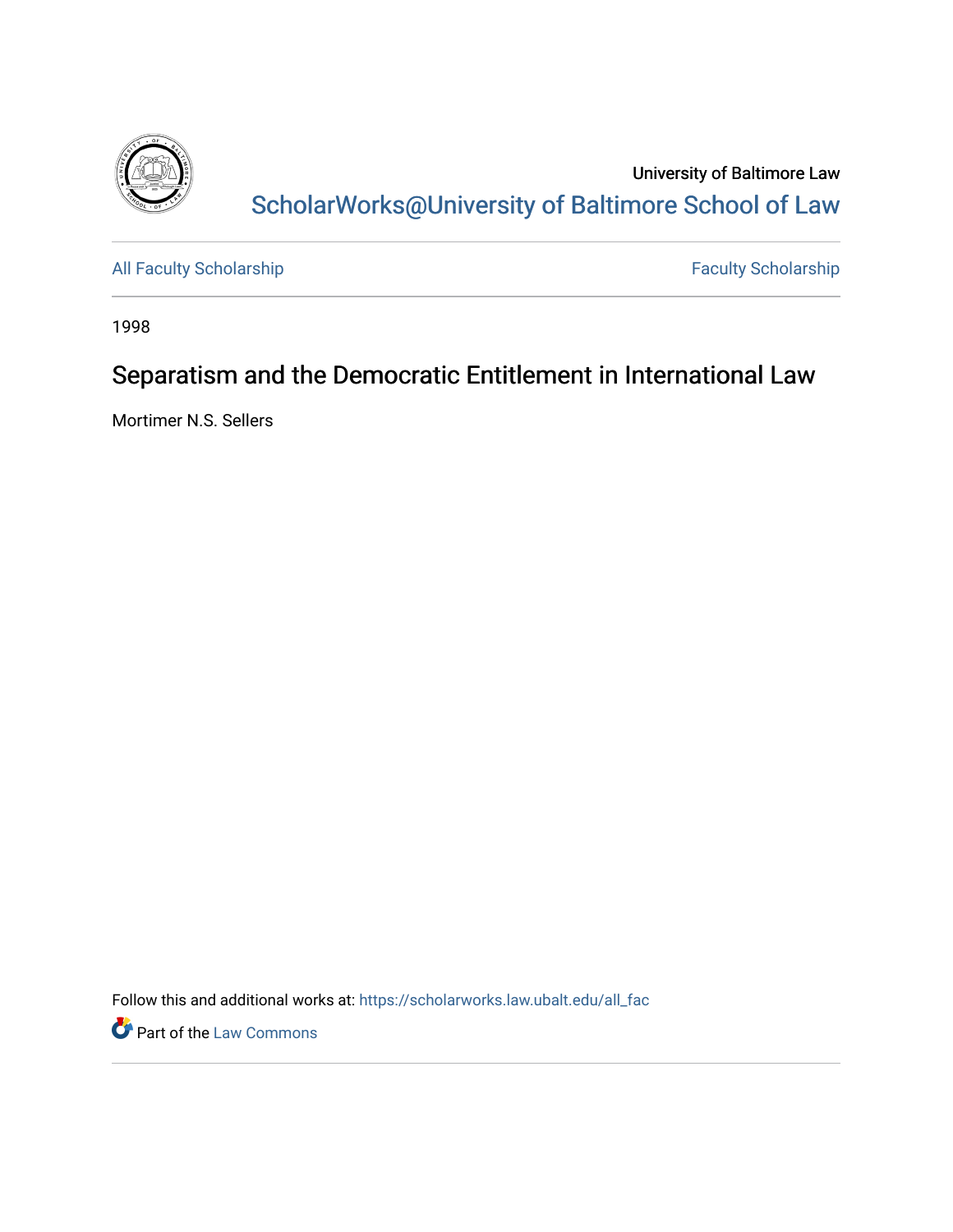## **SEPARATISM AND THE DEMOCRATIC ENTITLEMENT**

The panel was convened at 9:25 a.m., Friday, April 3, by its Chair, Siba Grovogui, who introduced the panelists: Mortimer N. Sellers, University of Baltimore, Center for International and Comparative Law; Deborah Cass, Australian National University Law School; Fernando Tes6n, Arizona State University College of Law; and Diane Orentlicher, Washington College of Law, American University.

## **SEPARATISM AND THE DEMOCRATIC ENTITLEMENT IN INTERNATIONAL LAW**

## *by MN.S. Sellers'*

With the collapse of the Soviet Union, and the emergence of democracies, or quasidemocracies, in Russia, South Africa, and throughout South America, the most powerful and persistent opponents of popular sovereignty have receded, or admitted their mistakes, and a new democratic triumphalism has entered the legal literature. Where Hugo Grotius once boldly rejected the idea that supreme power necessarily resides in the people, frankly viewing certain peoples (he mentions Cappadocians) as fit to be slaves,' some scholars now assert an "emerging right of democratic governance" such that no government should be considered legitimate without free, fair and frequent elections.2 At the same time, and in some of the same places, new states have emerged from the ruins of the Soviet Union and the formerYugoslavia. Czechs, Slovaks, Scots, Quebecois, and many others in the provinces or former provinces of larger states have asserted their separate national identities, seeking plebiscites and claiming democratic support. If democracy is the measure of legitimacy, then such votes should be decisive, and the subjects ofnondemocratic states should have the right to secede, or rebel. Yet proponents of the right to democracy remain extraordinarily vague about which groups should vote and be free. The peoples of non-self-governing colonial territories enjoy the most widely recognized right to secession, but beyond that democrats often equivocate? If democracy by means of general votes of the population is the ultimate source of governmental legitimacy, then there can be no principled basis for dividing the world into groups for voting. The larger the group, the greater the legitimacy, one might suppose. If so, a consolidated universal world democracy would be the most just form of government.

Democrats do not always seem to want this. To the extent that they do not, democracy is not their fundamental value. Something else must explain the persisting separation between peoples of the world, and justify democrats in accepting such divisions.<sup>4</sup> But any rule that justifies separation faces the opposite problem-of escalating fragmentation. If minorities can separate from larger groups too easily, then they will do so, and each minority will find minorities of its own, until each state is a state of one citizen, alone and unloved. So separatists must have regulating values too, like democrats, to draw the line between isolation and oppression.

*2 E.g.,* Thomas M. Franck, *The Emerging Right to Democratic Governance,* 86 AJIL 46 (1992); Henry Steiner, *Political Participation as a Human Right*, 1 HARV. HUM. RTS. Y.B. 77 (1988).

<sup>3</sup> Franck, *supra* note 2, at 55.

*E.g.,* Thomas M. Franck, *Is Personal Freedom a Western Value?,* **91** AJIL 593 (1997) (advocating individual "autonomy").

<sup>\*</sup>Director, Center for International and Comparative Law, University of Baltimore School of Law. 'HUGO GRoTus, DE JURE BELLI **AC PACIS** I.iii., 52-53 (1646).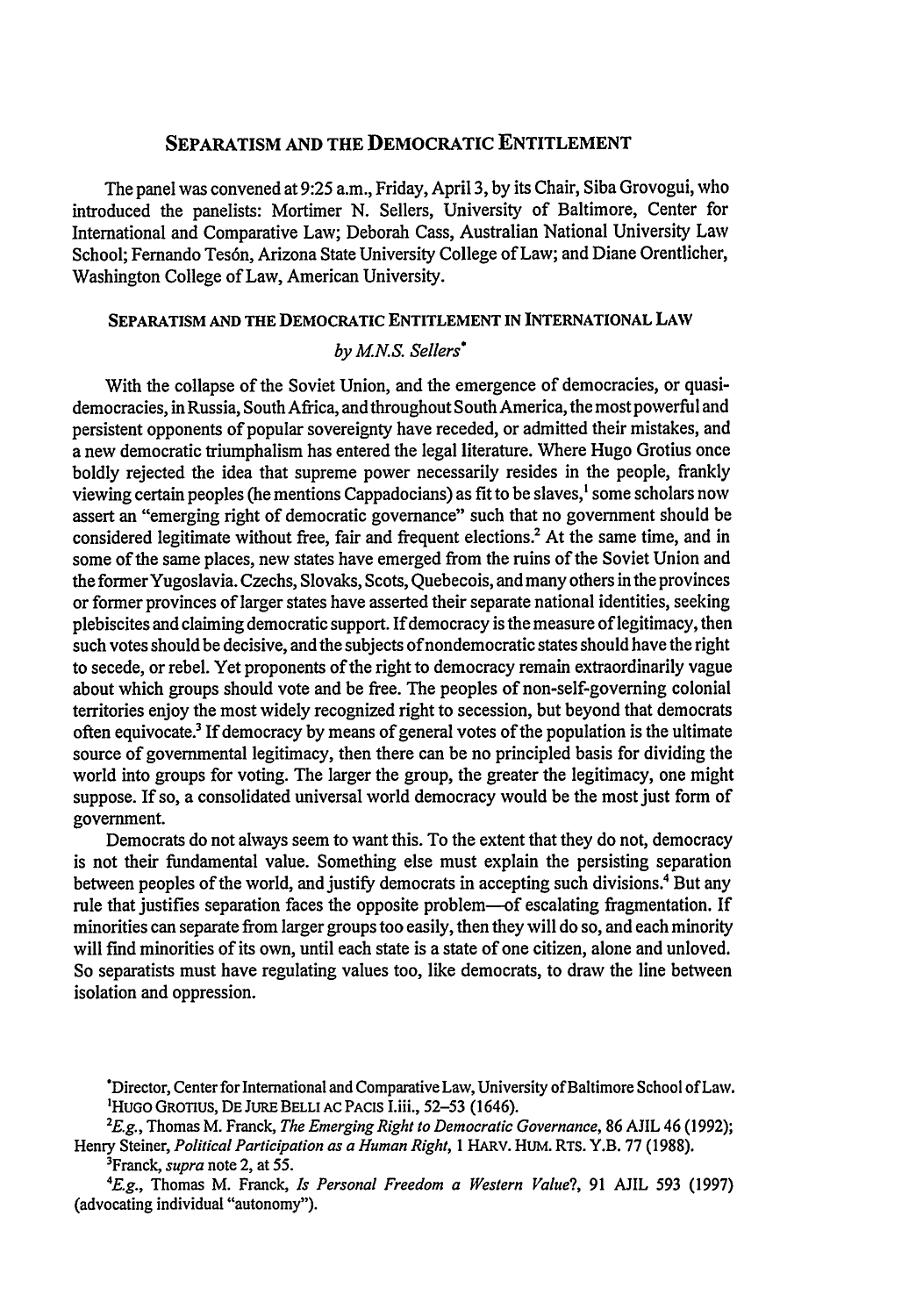#### *Republicanism*

In this paper I will address the limits of separatism and the democratic entitlement from a republican perspective, by which I mean the perspective that views laws and legal systems as justified, if at all, only when they serve the common good.<sup>5</sup> In fact, nearly all legal systems purport to do so, or at least to serve "justice." This assertion of justice is the essence of law, without which impositions of power lose the normative element that gives them validity in any legal system.<sup>6</sup> Republicans equate justice with the common good,<sup>7</sup> and see the purposes of government and society in promoting a harmony of interests, so that the good of each individual contributes to the benefit of all.'

Republican doctrine developed primarily to serve the common good *within* states, such as the Roman republic, Florence, England and the United States.<sup>9</sup> Republican authors agreed that popular sovereignty, the rule of law, the separation of powers, checks and balances, representation, and elections would all be necessary to prevent any individual or group of individuals from seizing control of government and running the state to serve private or factional interests.<sup>10</sup> Republican conceptions such as the *populus* (people), *libertas* (liberty) and *jus gentium* (law of nations) developed to serve this conception of separate peoples, each united around its own sense of justice and agreement about the common good.<sup>11</sup>

When republicans contemplated international relations, they did not seek a world republic, despite their belief in universal human community,<sup>12</sup> but rather an overarching federation of republics, to coordinate their mutual relations.<sup>13</sup> For example, the framers of the U.S. Constitution self-consciously established a federal system, guaranteeing separate republican governments to each of the thirteen states.<sup>14</sup> The problem for republicans over the centuries has been the question now faced for the first time by democrats, as they assert their new right to plebiscites and voting: Who are the people? The boundaries between peoples determine the jurisdiction of each republic, and the province of international law.

### *Democracy*

*Democracy* in its strictest sense means "rule by the people," which is to say direct participation in all decisions by every citizen, or at least by some large group of citizens chosen, as in Athens, by lot. The excesses and ultimate failures of the Greek demagogues made the Greek term *democracy* an epithet of abuse for two millennia, until the "Democratic Republican" and later "Democratic" parties in the United States embraced certain aspects

*'See* Mortimer Sellers, *Republican Impartiality,* 11 OxFORD **J. LEGAL STUD.** 273 (1991); PHILIP PETTIT, **REPUBLICANISM: A** THEORY **OF** FREEDOM **AND** GOVERNMENT **(1997).**

6 Mortimer Sellers, *The Actual Validity of Law,* **37** *AM.* J. JuRIs. 283 (1992). *<sup>7</sup>*

*E.g.,The Federalist 51* (James Madison) (1787), *in* THE FEDERALIST PAPERS, **322** (Isaac Kramnick, ed., 1987).

8 MARCUS **TULLIUS** CICERO, **DE OFFICIIS** III. vi. 26; **DE** RE **PUBLICA I.** xxv. **39.**

*"See* MORTIMER SELLERS, THE **SACRED FIRE** OF LIBERTY: REPUBLICANISM, LIBERALISM **AND** THE LAW (1998); J.G.A. POCOCK, THE **MACHIAVELLIAN** MOMENT: **FLORENTINE** POLITICAL THOUGHT **AND** THE ATLANTIC REPUBLICAN TRADITION (1975).

*0 E.g., The Federalist* 9 (Alexander Hamilton) **(1787)** *in* THE FEDERALIST PAPERS **119** (Isaac Kramnick ed., 1987); *see* MORTIMER SELLERS, AMERICAN REPUBLICANISM: ROMAN IDEOLOGY **IN** THE **UNITED STATES CONSTITUTION** (1994).

"tJOHN ADAMS, **DEFENCE** OF THE **CONSTITUTIONS OF** GOVERNMENT **OF** THE UNITED **STATES OF** AMERICA **I.XXi (1787-1788); CICERO,** *supra* **n.** 8, **DE** *RE* PUBLICA **I.xxv.39.**

2 CICERO, *supra* note **8, DE** OFICIIS III. xvii. 69.

**1 3 IMMANUEL KANT, ZUM EWIGEN** FRIEDEN (1795); **CHRISTIAN** WOLFF, Jus GENTIUM METHODO **SCIENTIFICA** PERTRACTATUM (1764). 4

1 U.S. **CONST.** art. IV, § 4.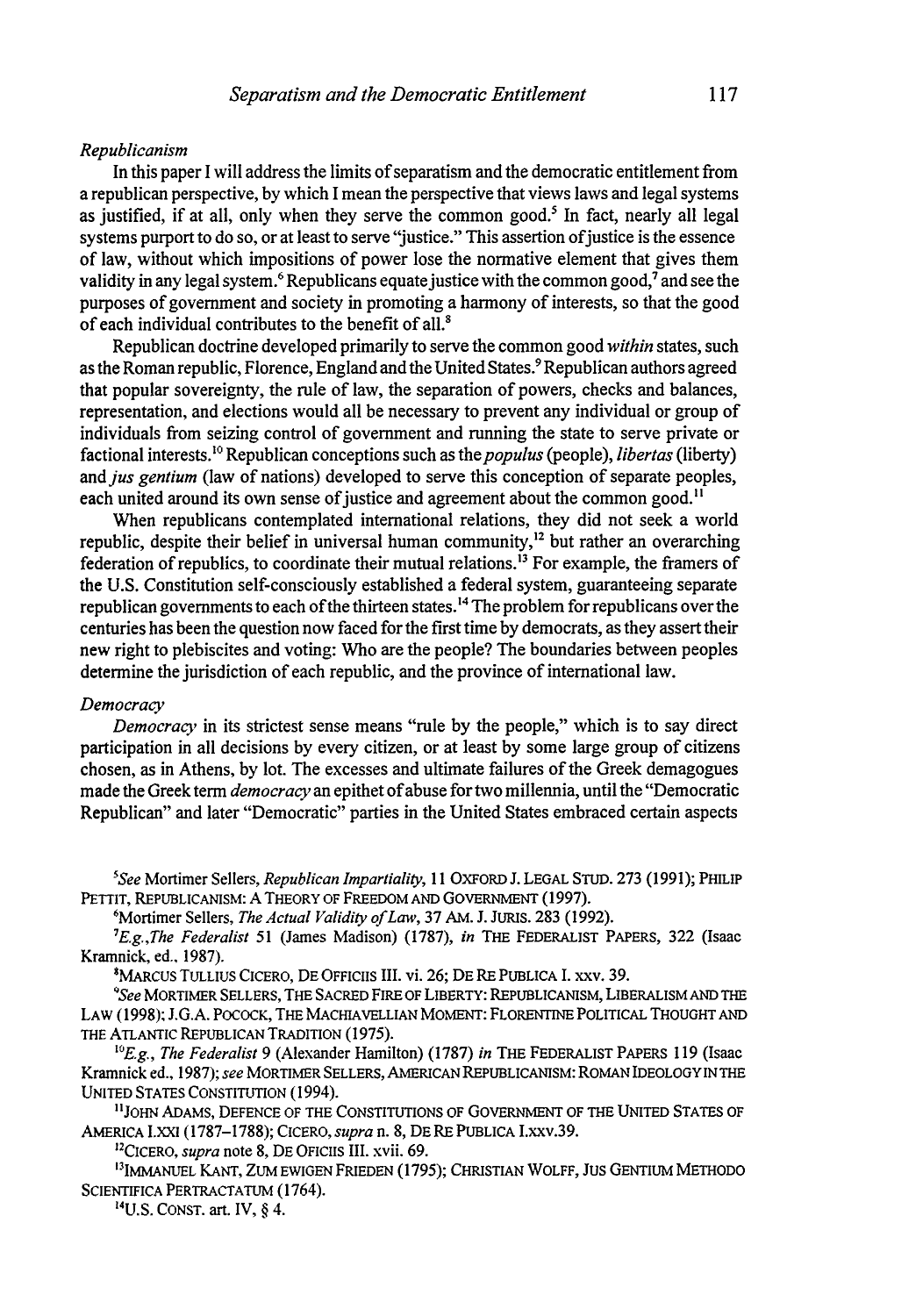of the Athenian model, to differentiate themselves from their "Federalist Republican" and later "National Republican" rivals. Alexis de Tocqueville's famous description of democracy in America used the word in a new way, to describe a state in which the people really did seem to rule, albeit indirectly, through their elected representatives.<sup>15</sup> When contemporary lawyers write of the "right to democracy," they probably mean to require "periodic and genuine elections which shall be by universal and equal suffrage and shall be held by secret vote or by equivalent free voting procedures" (Universal Declaration of Human Rights, Article **21).16**

Proponents of the democratic entitlement assume its value as a source of legitimacy in international law." Republicans value democracy too, but not as an ultimate value. Republican popular sovereignty depends on the perception that unelected or unremovable governments will always subvert the common interest to serve their own ends. Republican doctrine requires democracy, not for its own sake, but because democracy facilities the finding (or creation) of a common good for all citizens. Democracy is valuable because it serves republican ends, by keeping rulers focused on the common good. The underlying purpose is not to decide every issue by popular vote, but rather to secure good government by periodic elections.

This instrumental value of democracy is important, because it explains the limits of voting, and offers criteria for drawing boundaries between districts. The rule of law and balance of powers play at least as large a role in republican government as does democracy, by preventing majority tyranny, or thoughtless populism.<sup>18</sup> Republicans such as James Madison<sup>19</sup> and Immanuel Kant<sup>20</sup> made a point of distinguishing republicanism from democracy precisely because democracy often imposes injustices, while republics should not. Kant followed Livy in believing that peoples must be made ready for democracy, and constrained by republican structures of government, before they can safely assume their freedom and independent sovereignty.2'

## *International Law*

The democratic entitlement first entered international law as part of the republican complex of ideas that revived the *jus gentium* after the Protestant Reformation in Europe and culminated in the writings of Hugo Grotius and Emmerich de Vattel.<sup>22</sup> Grotius believed that sovereignty *("imperium")* over peoples *("populi")* can be transferred only by means of inheritance, lawful war,<sup>23</sup> or consent,<sup>24</sup> because peoples should never be understood to yield

5 ALEXIS **DE** TOCQUEVILLE, **DE LA** DtMOCRATIE **EN AmERIQUE** (1835): "Du principe de la souveraineté du peuple en Amérique" (ch. 4).

*6 See, e.g.,* Conference on Security and Co-operation in Europe (CSCE), *Document of the Copenhagen Meeting of the Conference on* the Human Dimension, June 29, 1990, reprinted in 29 I.L.M. 1305; Franck, supra note 2, at 67.

<sup>17</sup>CSCE, supra note 16, at 1309: "[T]he will of the people, freely and fairly expressed through periodic and genuine elections, is the basis of the authority and legitimacy of all governments." *Id.* at 1309.

*'See* PETTIT, *supra* note 5, at chs. 6, 7.

*1* 9 See THE FEDERALIST PAPERS, *supra* note **7,** at X, 126-27.

*2°KANT,* supra note 5. See his earlier discussion of the "erster Definitivartikel zum ewigen Frieden." *<sup>21</sup>*

*1d.,* at **16;** TITuS Livius AB URBE **CONDITA 11. 1.**

'Mortimer Sellers, *Republican Principles in International Law, I* 1 CONN. J. **INT'L** L. 403 (1996). <sup>23</sup> Grotius, *supra* note 1, at III. xv.1.

*1d.* at I.iii.3.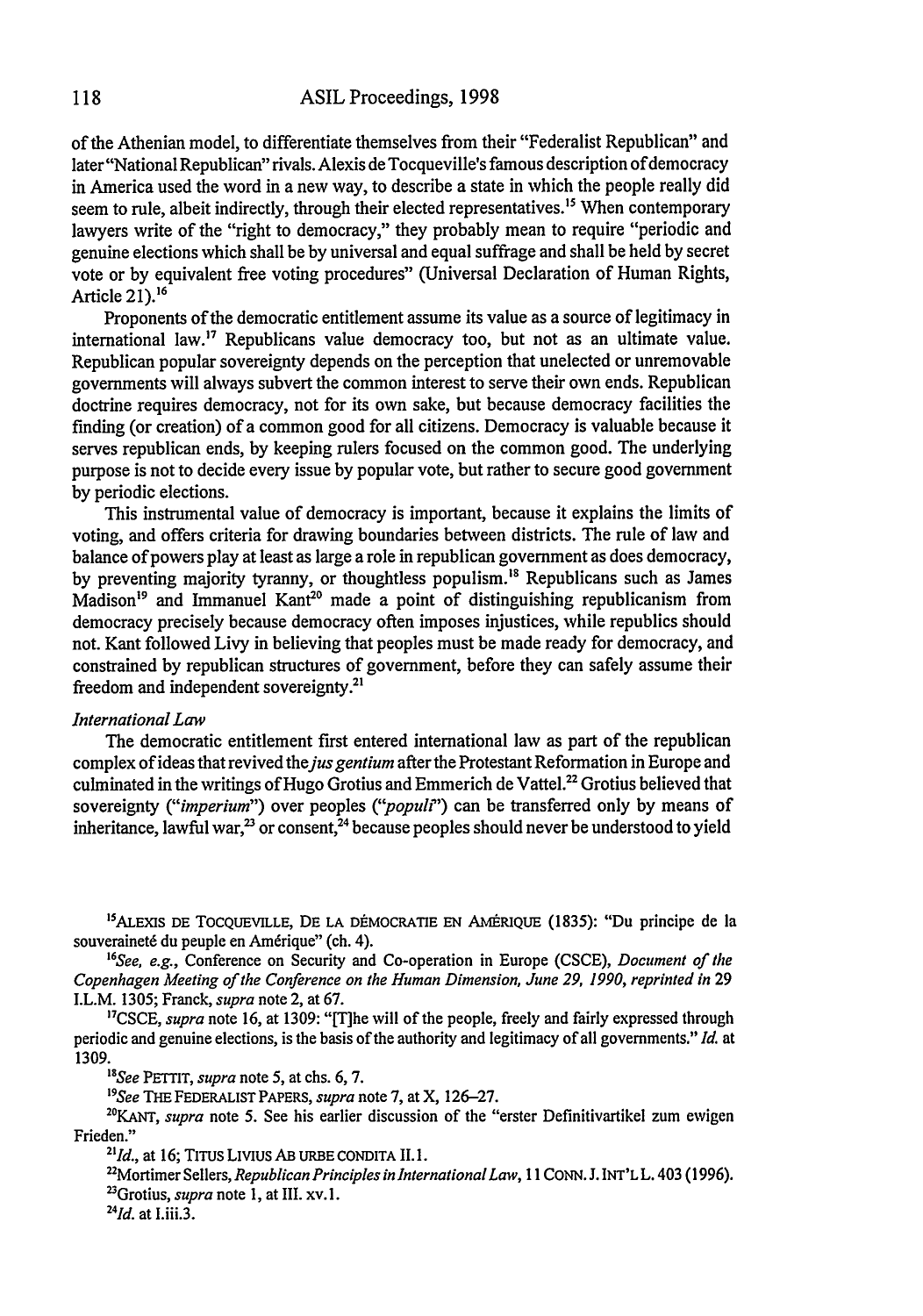their "liberty" involuntarily.25 Rulers who violate the laws and the "republic" may be resisted by force, Grotius suggested,<sup>26</sup> as may those who prove themselves to be enemies of the people as a whole.27 Vattel confirmed that all sovereignty originates with the people, who may (if they so choose) confer it on a senate or a monarch,<sup>28</sup> but only for the purpose of serving the common good of all citizens.<sup>29</sup> When a tyrant arises, such as Philip II of Spain, his subjects may properly take arms to protect their liberty, as did the people of the Netherlands, and create a new republic that serves the common good.<sup>30</sup>

This underlying conception of popular sovereignty provides the law of nations with its most important and enduring claim to obedience and respect. As Vattel explained it, nations or states are political bodies or societies united to obtain their citizens' common good and security.<sup>31</sup> This political union creates a new moral person, with obligations and rights of its own.<sup>32</sup> The law of nations governs relationships between such states.<sup>33</sup> Vattel suggested that since nations are composed of individuals who are by nature free and independent, nations must be free and independent too,<sup>34</sup> subject only to the law of nature and their own commitments, freely made.<sup>35</sup> Without this principle—that states in some sense speak for the peoples they represent-international law would lose its moral authority. The UN Charter recognizes the importance of this claim in its preamble, which purports to derive constitutional authority from a mandate provided by "We the peoples of the United Nations."

Contemporary international law endorses popular sovereignty through several other charter provisions, and related resolutions and conventions of various international bodies. The UN Charter maintains as one of its fundamental purposes "to develop friendly relations among nations based on respect for the principle of equal rights and self-determination of peoples" (Article 1 $[2]$ ).<sup>36</sup> This includes the peoples of non-self-governing territories, whose metropolitan powers must help to develop each territory's "free political institutions" (Article 73[b]), with a view toward their eventual "self-government" or "independence" (Article 76[b]). The Universal Declaration of Human Rights provides that "everyone has the right to take part in the government of his country, directly or through freely chosen representatives" (Article 21<sup>[1]</sup>), as selected in "periodic and genuine elections which shall be by universal and equal suffrage" (Article 21<sup>[3]</sup>). This right reappears in the International Covenant on Civil and Political Rights, which reaffirms that "the inherent dignity" and the "equal and inalienable rights of all members of the human family [are] the foundation of freedom, justice and peace in the world" (Preamble), so that "all peoples have the right of self-determination," by virtue of which "they freely determine their political status" (Article **I** [ 1 ]) through "genuine periodic elections which shall be by universal and equal suffrage" (Article 25 [b]).

*25 1d.* at II.ix.1. *26 1d.* at I.iv.8. *<sup>27</sup> 1d.* at Liv.l **1.** 2 1EMMERICH DE VATTEL, **LE** DROIT **DES GENS OU PRINCIPES DE LA** Loi **NATURELLE APPLIQUtS** A **LA CONDUITE ET AUX** AFFAIRES DES NATIONS **ET DES SOUVERAINS** I.iv.38 (1758). *<sup>2</sup>* <sup>29</sup>*Id.* at I.iv.39. *<sup>3</sup> Id.* at Liv.51. *"Id.* at *Priliminaires 1. 2 1d.* at *Priliminaires 2. Id.* at *Prdliminaires 3. ' 4 1d.* at *Priliminaires 4. "Id.* at *Prdliminaires* 24-27. *36 Cf* UN CHARTER art. **55.**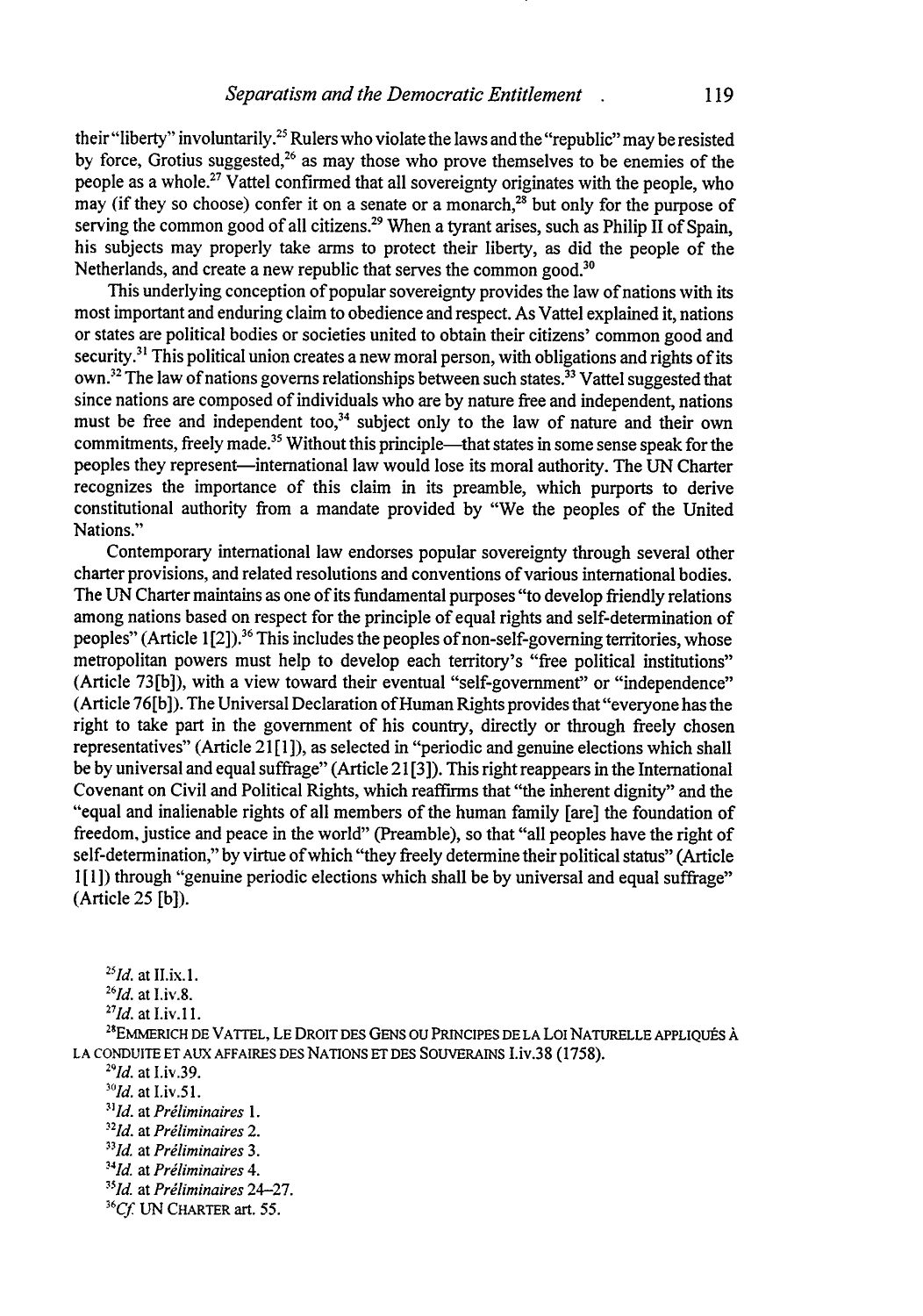### *Peoples*

The validity of international law rests on the self-determination of peoples in the same way that the legitimacy of the world's separate states rests on the ultimate sovereignty of their various populations. From Cicero to Vattel to the UN Charter, the law of nations has claimed binding force because states speak for the peoples that they represent. Even nondemocracies have endorsed democratic principles in international relations, because these give each state protection and an independent voice. Republican principles would insist that every people deserves a voice in international affairs, because without it, as in domestic politics, the common good will not be found, or realized. This makes the actual identity of "peoples" a vital question. If every people, including subject peoples, enjoys the right to self-determination, then what counts as a "people" will have significant legal implications.

The use of the *word people (populus)* in international law derives from the republican tradition in Rome ("res publica res est populi"),<sup>37</sup> according to which ultimate sovereignty *("imperium")* belonged to the "people," or ordinary citizens, of Rome, whose state existed to serve their common good.<sup>38</sup> As Rome gradually conquered its neighbors in Italy and around the Mediterranean basin (always, the Romans insisted, after "just" wars), the Romans either incorporated the conquered populations into the Roman people, or made the conquered territories provinces, and their inhabitants subject peoples. Both Grotius and Vattel cited the example of the southern Italian city of Capua to illustrate national servitude, since Capua lost every vestige of republican government after its total submission to Rome.<sup>39</sup> The underlying assumption in the traditional sense of the word *people*, or *populus*, was that individuals coalesce as a people by forming a state, which derives its sovereignty from their consent. This sovereignty can be transferred by consent to others, but doing so undermines the integrity of the people, by ceding their "liberty" to someone else.

The historical use of the *word people* to signify the citizens of a state, or residents of a non-self-governing territory or province, was perpetuated by the United Nations, through which existing states, including many multiethnic states, spoke as "peoples" to ratify the UN Charter (Preamble; Article 110), forbidding interference with the territorial integrity or political independence of states (Article 2[4]) and equating "peaceful and friendly relations among nations" with the "equal rights and self-determination of peoples" (Article 55). "Peoples" were described as the "inhabitants" of specific territories, and as such considered deserving of "free political institutions" (Articles 73, 73 [b]). This usage should be familiar to citizens of the United States, whose own constitution rests on the consent of the "people of the United States" as a whole (Preamble), confirmed by the peoples of its territorially distinct substates, meeting in their own local conventions (Article 7). Ethnic affinities do not create a people without political and territorial independence, and many "peoples" have expressed their right to self-determination through decolonization, despite extreme ethnic, religious and cultural diversity, as in Africa and South America.<sup>4</sup>

#### *Secession*

The republican origin and understanding of "peoples" in international law as essentially territorial and political constructs suggests the missing criteria for evaluating claims to separatism and popular sovereignty that simple assertions of a "democratic entitlement" cannot supply. Each republican "people" shares a homeland, political institutions, and a

3 7 CicERo, **DE** RE PUBLICA, *supra* note 8, at I.xxv.39. <sup>38</sup> GROTIUS, *supra* note 1, at II.ix.3. *1d.,* II.ix.6; VATTEL, *supra* note **28,** at 1.16.194. <sup>40</sup> <sup>40</sup>Under the doctrine *uti possidetis juris*.